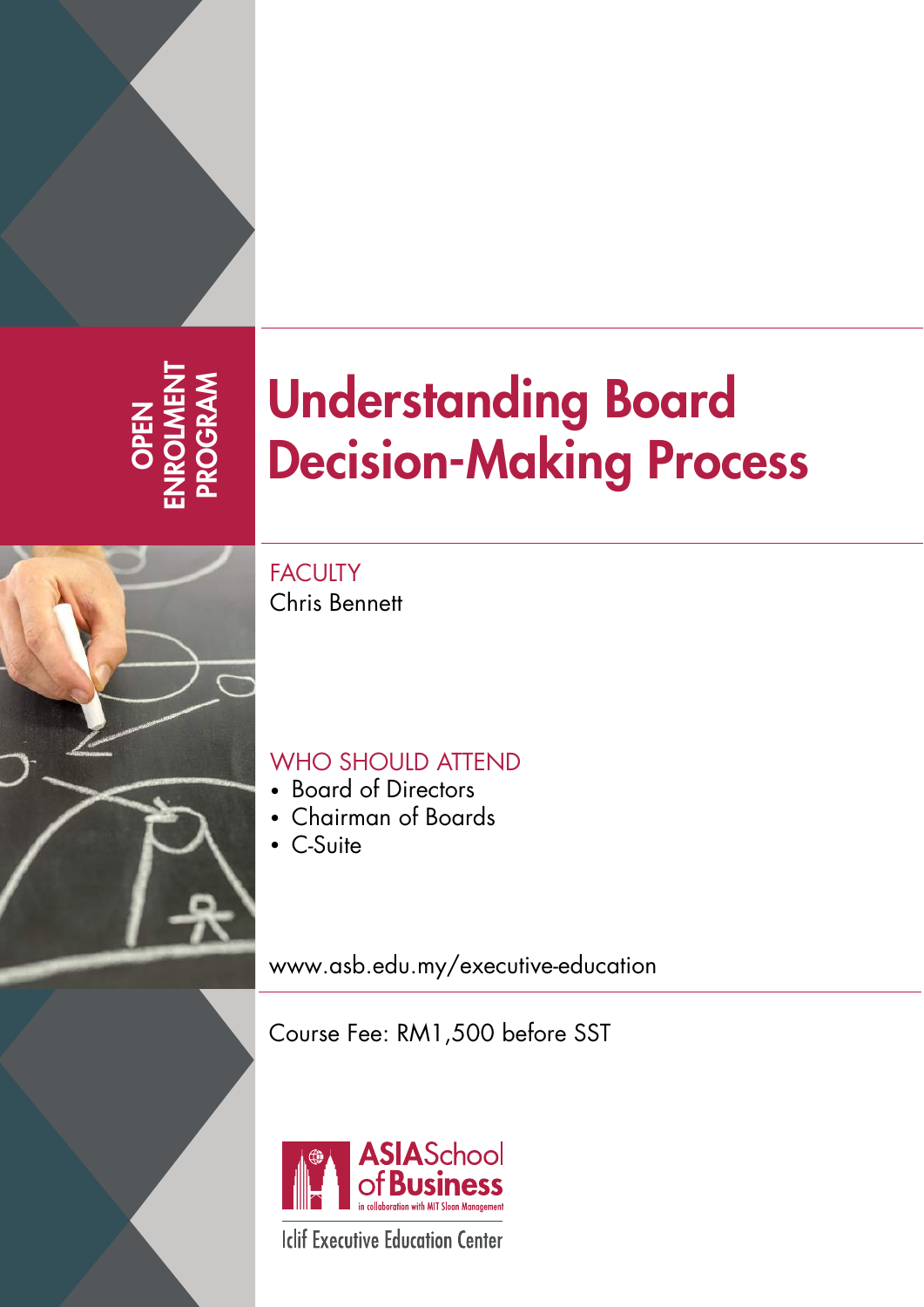#### PROGRAM OVERVIEW

This program will explore the process of decision-making in the unique setting of the boardroom – how directors make decisions individually and then collectively as a group of diverse individuals sitting on the same company board. By seeking to understand how we make those decisions and the drivers behind them, the aim is to improve the decision-making process – by balancing diversity and inclusivity; expanding the boundaries of rationality; and managing the cognitive and affective elements – for the good of the company. Aside from directors, C-Suite will also benefit from understanding how board decisions are made for their interaction and communication with the board.

The program will be conducted via a mix of interactive lectures, case studies and group discussions.

At the end of the program, participants will be able to:

- Articulate the drivers of individual decision-making;
- Identify behavioural issues in board decision-making;
- Articulate how to avoid pitfalls in board decision-making;
- Articulate elements that are helpful for making good decisions at the board level.

#### PROGRAM OUTLINE

#### Session 1: Introduction to Human Decision-Making

This session will explore the unique setting of the boardroom as a decision-making environment. It will also discuss the gap between theory and practice in decision-making.

#### Session 2: How Participants' Boundaries of Rationality Impact Their Decision-Making

This session will explore the determinants of participants' boundaries of rationality. It will also consider the importance of context and reference groups in adherence to rules; as well as explore when and why regulations are sometimes not followed.

#### Session 3: Behavioural Traps in Decision-Making

In this session, participants will engage in case studies and group discussion to explore different elements of behavioural traps in decision-making. The session will also discuss suggestions on how to improve board decision-making.

#### Session 4: Practical Implications

This closing session will recap and summarise learnings, as well as provide a platform to discuss how participants will use or apply the learnings in their own contexts.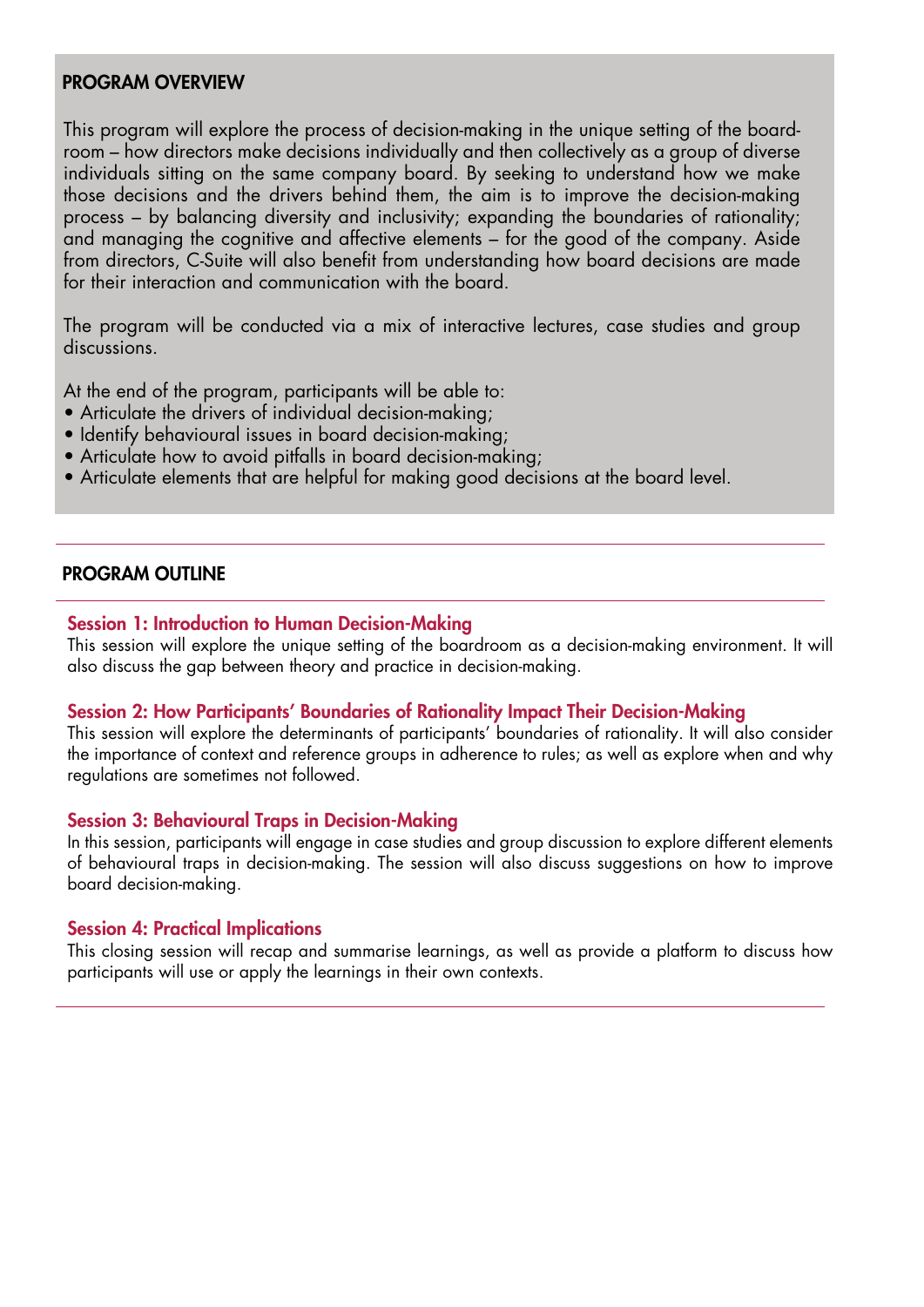### **FACULTY**



Chris Bennett is an experienced director, senior executive, researcher, and teacher/facilitator with significant international exposure. He has lived and worked in 6 countries, held directorships in 13 large British and American companies (and senior managerial responsibilities in more than 20 companies) in Asia, the Middle East, Europe, Australia, New Zealand, and the Americas.

He is now focused on research, writing, and facilitation/teaching. His interests are centred around how corporate governance is impacted by human behaviour

as it occurs in Boards and Top Management Teams, with a particular interest in how these factors manifest in different cultures, and in complex company groups.

He serves on the faculty of the Australian Institute of Company Directors (AICD), and as a Doctoral Researcher at Aston University Business School.